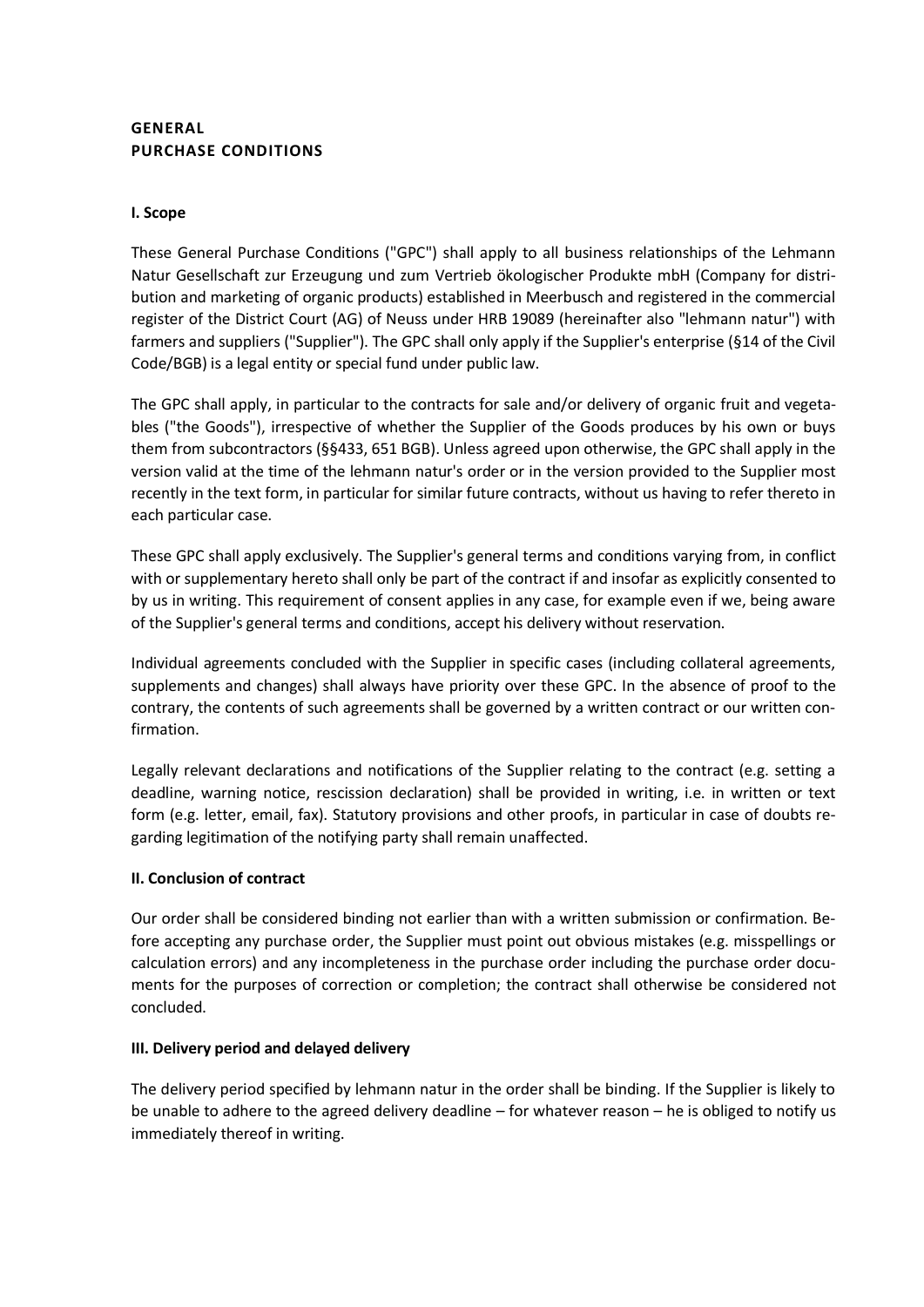If the Supplier fails to deliver his performance or do so within the agreed delivery period or is in default, our rights shall be determined according to the legal regulations, which in particular shall apply to withdrawal and compensation for damages. Provisions of section III clause 3 shall remain unaffected.

If the Supplier is in default, lehmann natur shall be entitled to  $-$  in addition to further statutory entitlements – flat rate compensation for our damage amounting to 1% of the net price per completed calendar week, however, not more than a total of 5% of the net price of the delayed delivered goods. Lehmann natur retains the right to prove that the higher damage has occurred. The Supplier shall retain the right to prove that no damage at all or significantly lower damage has occurred.

## **IV. Performance, delivery, transfer of risk, acceptance delay**

Without our prior written consent, the supplier shall not be entitled to assign his own performance to a third party (e.g. subcontractor). The Supplier shall bear the procurement risk for his performance, unless otherwise expressly agreed in individual cases (e.g. restriction of stock).

In absence of any other provision regarding the place of destination, the delivery shall be made to our warehouse at Hauptstrasse 1, 41352 Korschenbroich-Glehn. The respective place of destination is also the place of performance for the delivery and any supplementary performance (debt to be discharged at creditor's domicile).

The delivery must be accompanied by a delivery note, which states date (issue and dispatch), contents of the delivery (item number and quantity) and our order identification (date and number). If the delivery not is missing or incomplete, we shall not be responsible for the delays in processing and payment caused thereby. A corresponding notice of dispatch with the same content must be sent to us separately from the delivery note.

The risk of accidental loss and accidental deterioration of the item shall pass to lehmann natur at the place of performance. If an acceptance procedure has been agreed on, it shall be decisive for the transfer of risk. The statutory provisions of the services contract law shall apply to the acceptance procedure in all other respects accordingly. Default of acceptance by lehmann natur shall be equivalent to delivery or acceptance.

If acceptance is delayed on our part, the statutory provisions shall apply. The Supplier must, however, expressly offer his performance to lehmann natur even if a specific or definable calendar date has been agreed for an action or assistance on our part (e.g. for supply of packaging materials). If lehmann natur defaults in acceptance, the Supplier may demand compensation of his additional expenses according to the statutory provisions (§304 BGB).

#### **V. Prices and payment conditions**

The price specified in the order is binding. The prices shall be understood including statutory sales tax, unless listed separately.

Unless otherwise agreed in a particular case, the price includes all services and additional services of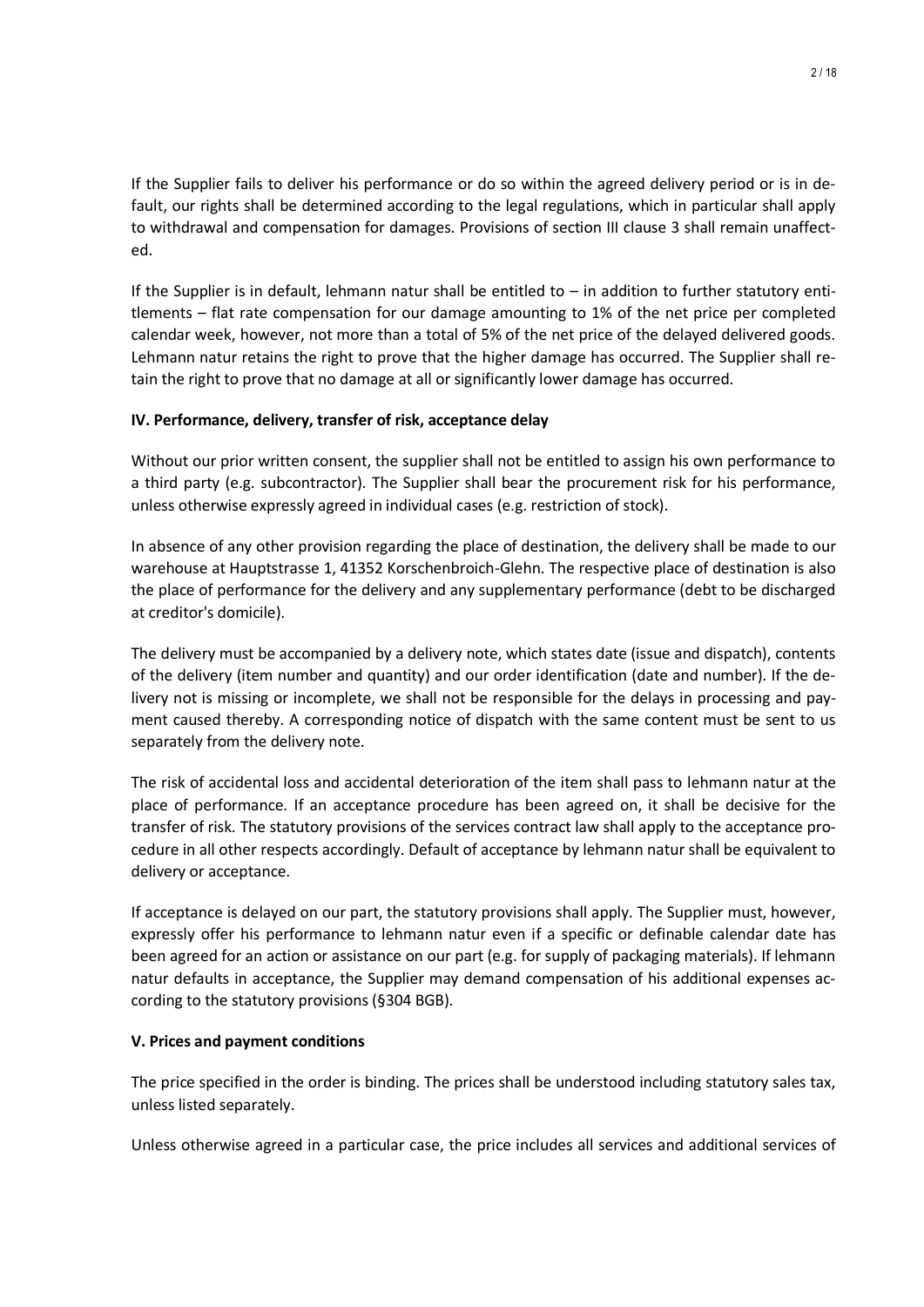the Supplier and all additional costs (e.g. proper packing, transport costs including possible transport and liability insurance).

The agreed price shall be – unless otherwise agreed upon separately – due for payment within 35 calendar days of complete delivery and performance (including agreed acceptance if applicable) as well as receipt of a proper invoice. Every invoice must be marked with lot/order number assigned by lehmann natur and the number assigned by the corresponding organic certification agency. In case of bank transfer, the payment shall be considered made in time if the transfer order of lehmann natur is received by our bank before the expiry of the period for payment; lehmann natur shall not be responsible for the delays caused by the banks involved in the payment process.

Lehmann natur shall not owe any interests on arrears. If the payment is delayed, the statutory provisions shall apply.

Lehmann natur shall be entitled to the rights of offsetting and retention as well as the right to object to unfulfilled contracts to the extent permitted by law. Lehmann natur is entitled, in particular to withhold due payments as long as lehmann natur still has rights against the Supplier because of incomplete or defective performance.

The Supplier shall be entitled to the rights of offsetting and retention only due to the counterclaims that are uncontested or established as final by a court of law.

#### **VI. Condition of the goods**

Unless lehmann natur and the Supplier have expressly agreed otherwise in an individual case in writing, the following shall apply to the condition of the goods to be delivered by the Supplier to lehmann natur:

#### **1. Mandatory laws, regulations, guidelines:**

The Supplier guarantees that the goods supplied to lehmann natur comply with the laws, regulations and guidelines applicable in the Federal Republic of Germany in the current version and marketable according to German law. In this respect, in particular (but not exclusively) the following regulations shall mandatorily be adhered to:

EC Organic Regulation (EC 2018/848) and the currently applicable associated implementing regulations on organic farming and the corresponding labeling of agricultural products and foodstuffs.

Regulation (EC) No. 1935/2004 on materials and articles intended to come into contact with food

Regulation 10/2011 on plastic materials and articles intended to come into contact with food

Regulation 1169/2011 on the provision of food information to consumers (Food information for consumers regulation/FIC)

Regulation (EC) No. 1881/2006 setting maximum levels for certain contaminants in foodstuffs considering the regulation 2021/1317 and the regulation 2021/1323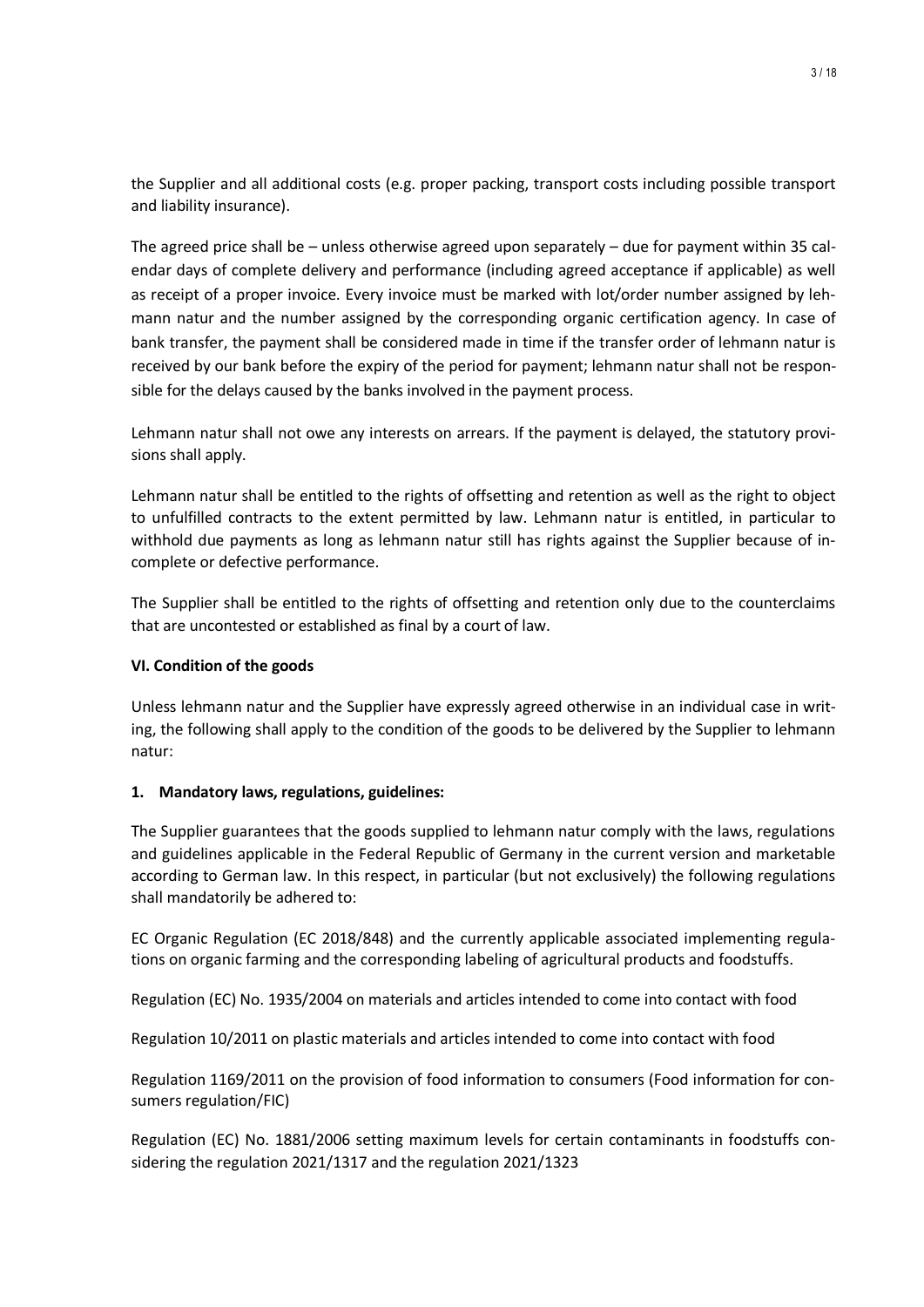Regulation 1829/2003 on genetically modified food and feed products

Regulation 1830/2003 on traceability and labeling genetically modified organisms and traceability of food and feed products produced therefrom

Regulation (EC) No. 178/2002 on general principles and requirements of food law and food safety e.g. as regards traceability of food and feed products

Regulation 1107/2009 on placing the plant protection products on the market

Regulation providing for the authorization of additives intended for use in technology (Additives Regulation/ZZulV)

EC Regulation 396/2005 on maximum residue levels of pesticides in or on food and feed products of plant and animal origin

Regulation (EC) No. 1924/2006 on nutrition and health claims made on foods

Regulation 1234/2007 establishing a common organization of agricultural markets and on specific provisions for certain agricultural products (Single CMO Regulation)

Implementing Regulation 543/2011 laying down the rules for application of the Regulation 1234/2007 in respect of the fruit and vegetables and processed fruit and vegetables sectors

Implementing Regulation 594/2013 amending Regulation 543/2011 as regards marketing standards in the fruit and vegetables sector

Implementing Regulation 2020/25 as regards arrangements for import of organic products from third countries

Regulation 315/93 laying down Community procedures for control of maximum levels of contaminants in food

Regulation 852/2004 on food hygiene

Regulation 1333/2008 on food additives

The following regulations also apply for the German market in their currently valid versions:

- Food information regulation (LMIV)
- Pre-packaging regulation (FertigPackV)
- Lot labeling regulation (LKV)
- Additives regulation (ZZulV)
- Price indication regulation (PAngV)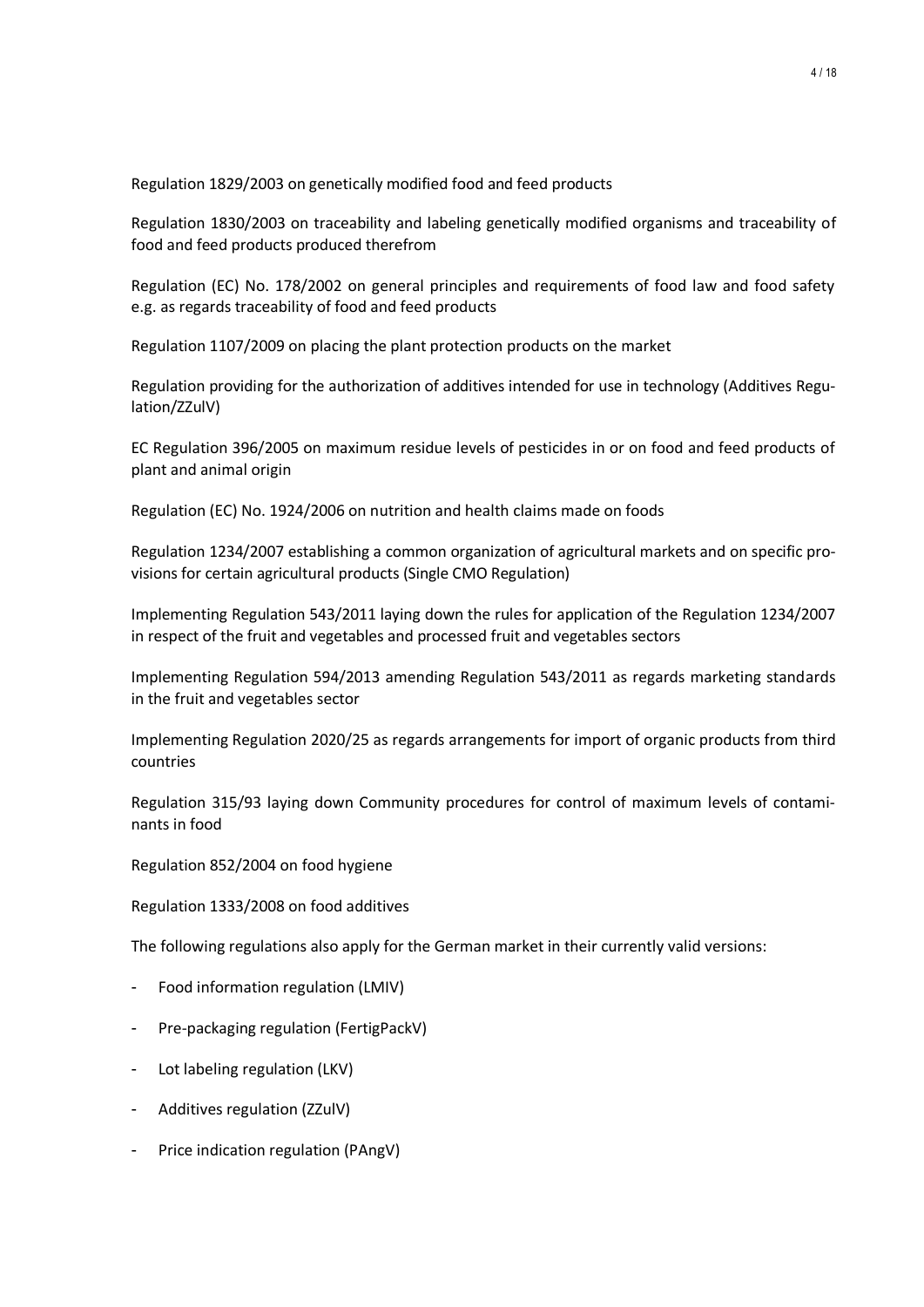- Food hygiene regulation (LMHV)
- Maximum residue level regulation (RHmV)

### **Marketing standards**

The special marketing standards of the Regulation (EU) 543/2011 (Part B) must also be observed. These shall apply as basic specification. Unless agreed otherwise, the UNECE standards shall apply as binding specification. The quality criteria for the products not specified therein can be derived from the UNECE standards (downloadable at: [http://live.unece.org/trade/agr/standard/fresh/FFV-](http://live.unece.org/trade/agr/standard/fresh/FFV-StandardsE.html)[StandardsE.html\)](http://live.unece.org/trade/agr/standard/fresh/FFV-StandardsE.html). If no UNECE standard exists for a product, the general marketing standard of the Regulation (EU) No. 543/2011 (Part A) must be adhered to.

# **2. Goods specifications / sample of goods:**

The supplier commits to supply produce to lehmann natur that are exclusively from agricultural businesses that have a valid Global Gap Certificate (or an accepted standard) for the product concerned. Prior to the first delivery, the valid organic certificate and the valid Global GAP certificate with social standard shall be sent in German or English. The address of the producer or the producer group must be identifiable in the Global GAP certificate. Certificates with addresses that are blacked out are not accepted. If certificates are rejected or suspended, the supplier shall notify lehmann natur before the still valid certificate becomes invalid.

All commercial enterprises that are identifying the goods with the GLOBAL G.A.P number, that are packing GLOBAL G.A.P. certified products or labelling these as such, must show a valid GLOBAL G.A.P. chain of custody certification. Companies that already include the packing house in the GLOBAL G.A.P. certification are not affected by this new rule.

Each producer must have a social standard. If the social certification is GRASP, the compliance status must be "fully met". SMETA audits are valid for 12 months. The audited unit (farm/packing firm) must be clearly specified in the SMETA audit report. The validity of amfori BSCI audits is dependent on the audit results (A and B - 24 months; C and D 12 months; E and ZT are not accepted).

Our suppliers are expected to correct nonconformities (NC) in accordance with the corrective action plan (CAP) report agreed in the audit and provide this to us on request.

The supplier assures that the products it supplies are labelled in accordance with EC Regulation or UNECE standard. The specific marketing standards of Regulation (EU) 543/2011 (Part B) must also be adhered. these are considered as the specification basis. unless otherwise agreed, the UNECE standards are considered as the binding specification. For products not specified there, the quality criteria arise out of the UNECE standards (downloadable at: http://live.unece.org/trade/agr/standard/fresh/FFV-StandardsE.html).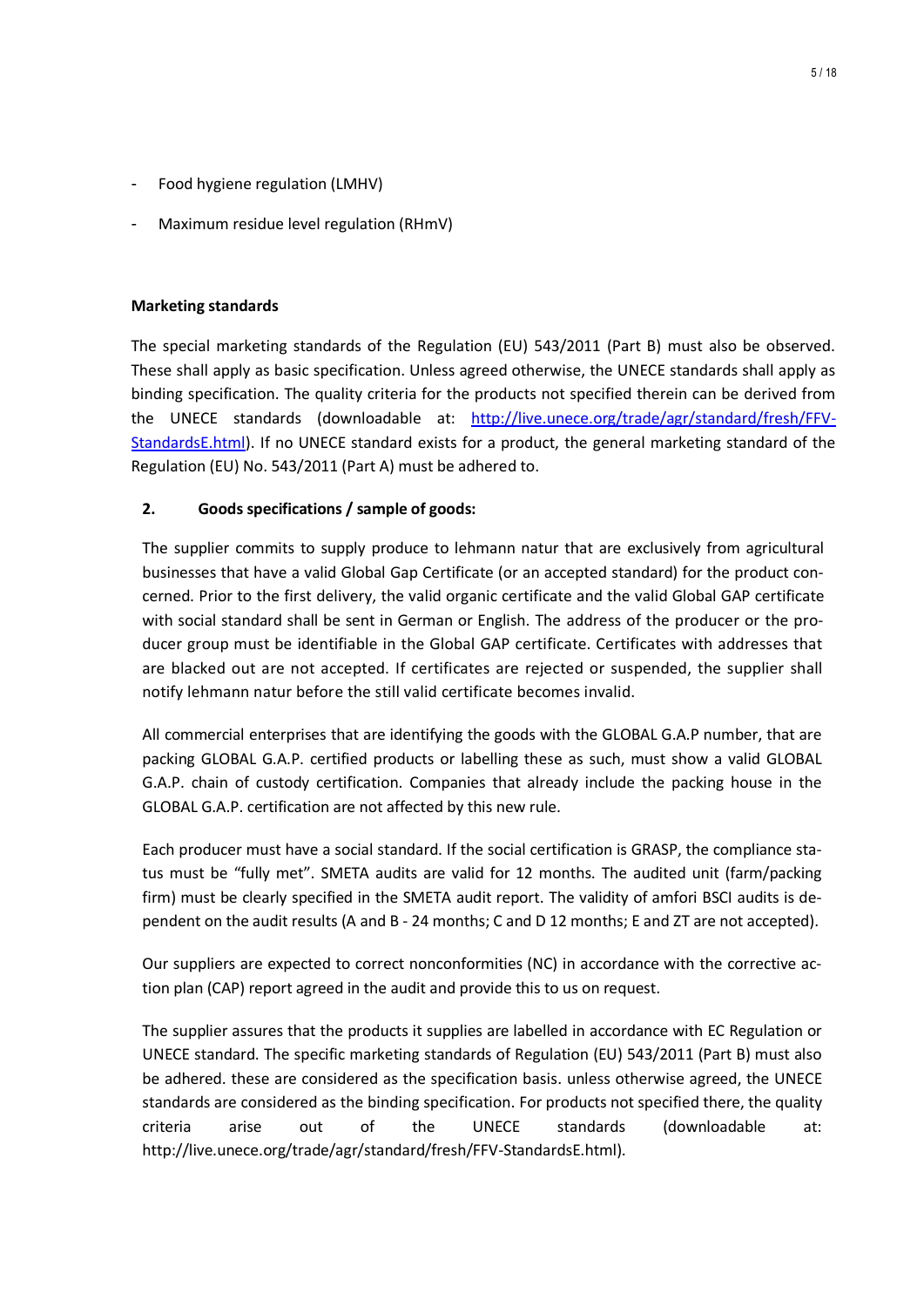Should there not be a UNECE standard for a product, the general marketing standard of Regulation (EU) No. 543/2011 (Part A) must be complied with.

For produce that are to be market in sale according to certain quality standards, the supplier assures that the corresponding certificate can be provided (Bio, Global GAP, Demeter, Fairtrade, etc.).

With regard to material for final packaging, plastic is excluded for Demeter products in the "Grüne Frische" range (except potatoes). For lettuce, herbs, carrots, berries, and small tomatoes, recycled materials and fully recyclable plastic may be used at the moment. Corresponding confirmations of recyclability shall be provided upon request.

In addition, the specific requirements of LEH for organic produce shall be met. (Overview of the most important maximum amounts, see annex).

The supplier commits to send a representative sample of the produce, consisting of leaf and fruit, to a laboratory accredited and accepted by QA, upon request prior to the start of delivery. The supplier provides the result of these analyses to lehmann natur GmbH without charge. Optionally, lehmann natur GmbH may also instruct the collection and analysis of a sample, the costs will be charged to the supplier.

For all products that are packaged for the end client LIDL, retention samples of each production batch of a product must be taken. It shall be ensured that all staff members are informed about the following requirements for the retention samples.

- A minimum number of three packages or one package per product for loose items is required.
- The storage temperature corresponds to the transport temperature of the packing firm to the company.
- The retention samples must be stored for 7 days protected from access.
- The documentation must contain the following points: Batch number, lot number, packing date, storage date

At the primary production, the 2017/C 163/0 Commission notice with the guidance on addressing microbiological risks in fresh fruits and vegetables at primary production through good hygiene must be observed.

#### **3. Organic food:**

The supplier ensures compliance with the EC Organic Regulation (EC 2018/848) and the currently valid associated implementing regulations on organic farming and the corresponding labelling of the agricultural products and foods. In particular, the supplier ensures that the products it supplies comply with the following points: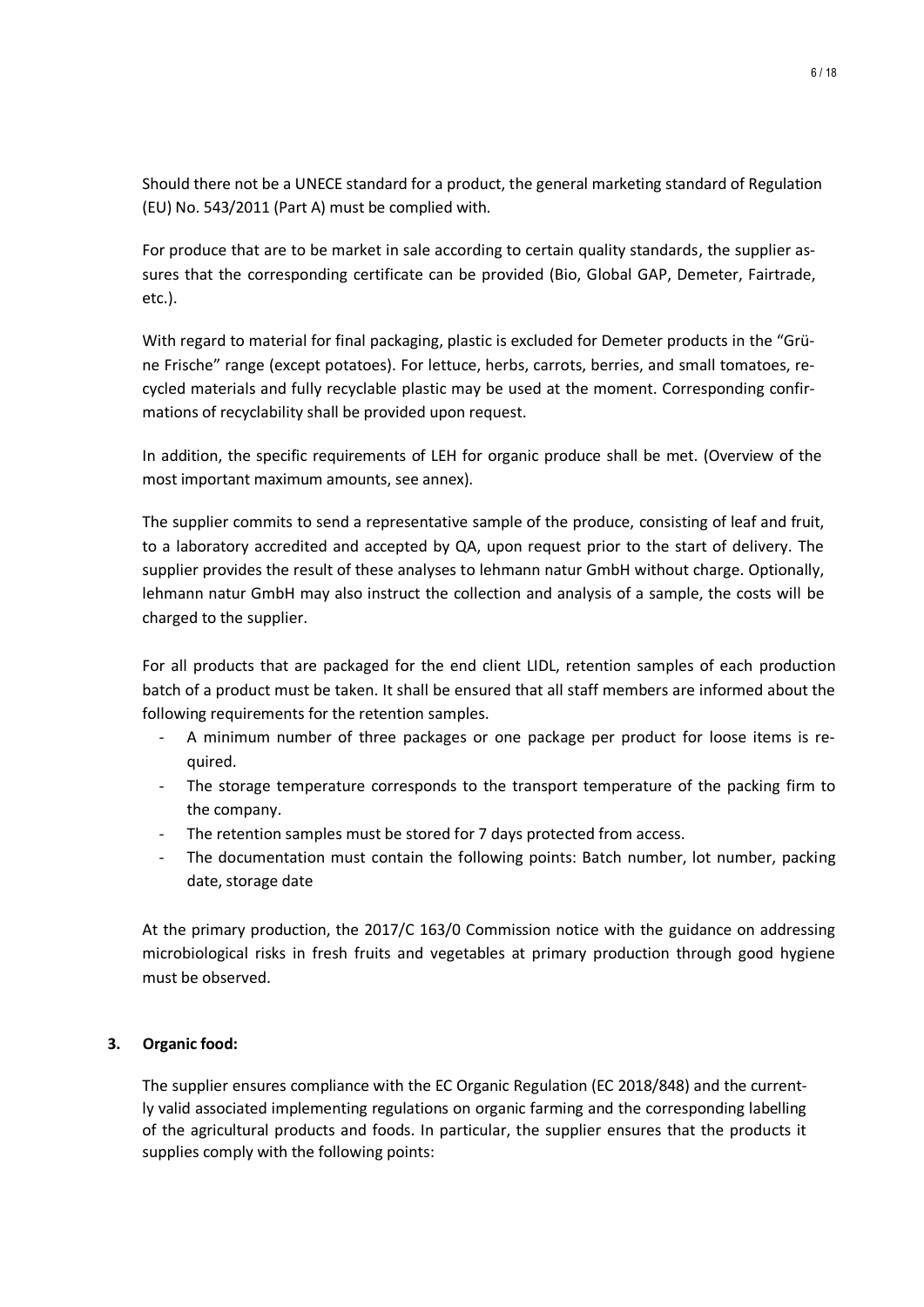- Organic produce supplied to lehmann natur GmbH does not contain any ingredients that are not listed and approved in the Implementing Regulation (EU) No. 2021/1165 of 15 July 2021. Documentation on the necessity of using the listed substances shall be provided upon request (field catalogue) by lehmann natur GmbH.
- For the production of the products supplied, exclusively raw materials or finished products are supplied that correspond to the legal requirements and have been checked for their condition by independent institutes as well as during own inspections and found to be marketable in this respect.
- Provisions on the import of ecological/organic produce from third countries to be complied with.
- For imported produce, when establishing the COI, the following documents are uploaded at Traces
	- Bill of lading or freight documents/waybill,
	- Commercial invoice
	- Packing list
	- if appropriate, the results of the analyses or tests that have been conducted on the samples taken
- The threshold value for inorganic bromide in organic goods of 5mg/kg is complied with, in the case of higher bromide content it must be ensured that the total bromide is of natural origin.
- All conditions for affixing the logos to be applied to the products (in particular, the EU eco-label as well as the German organic label) shall be met. This also includes that the use, in particular, of the aforementioned labels has been applied for and is registered at the respective competent authority.

The supplier shall present the following documents upon request:

- Organic certificate of the entire supply chain
- Details of the field / production block
- The crop protection products and fertilisers used
- The previous preceding crop on the field / production block (for annual crops)
- Organic certificate of the packing station

lehmann natur GmbH fulfils its responsibility due to extensive residue monitoring. The laboratory analyses are carried out in QA-certified laboratories. Should sample A as well as sample B, by way of two independent analyses, detect substances that are not listed in the annex of the respective valid EU Eco Regulation and the cause of them cannot be fully explained by the supplier, the letter shall be suspended as supplier of lehmann natur GmbH with immediate effect. All purchase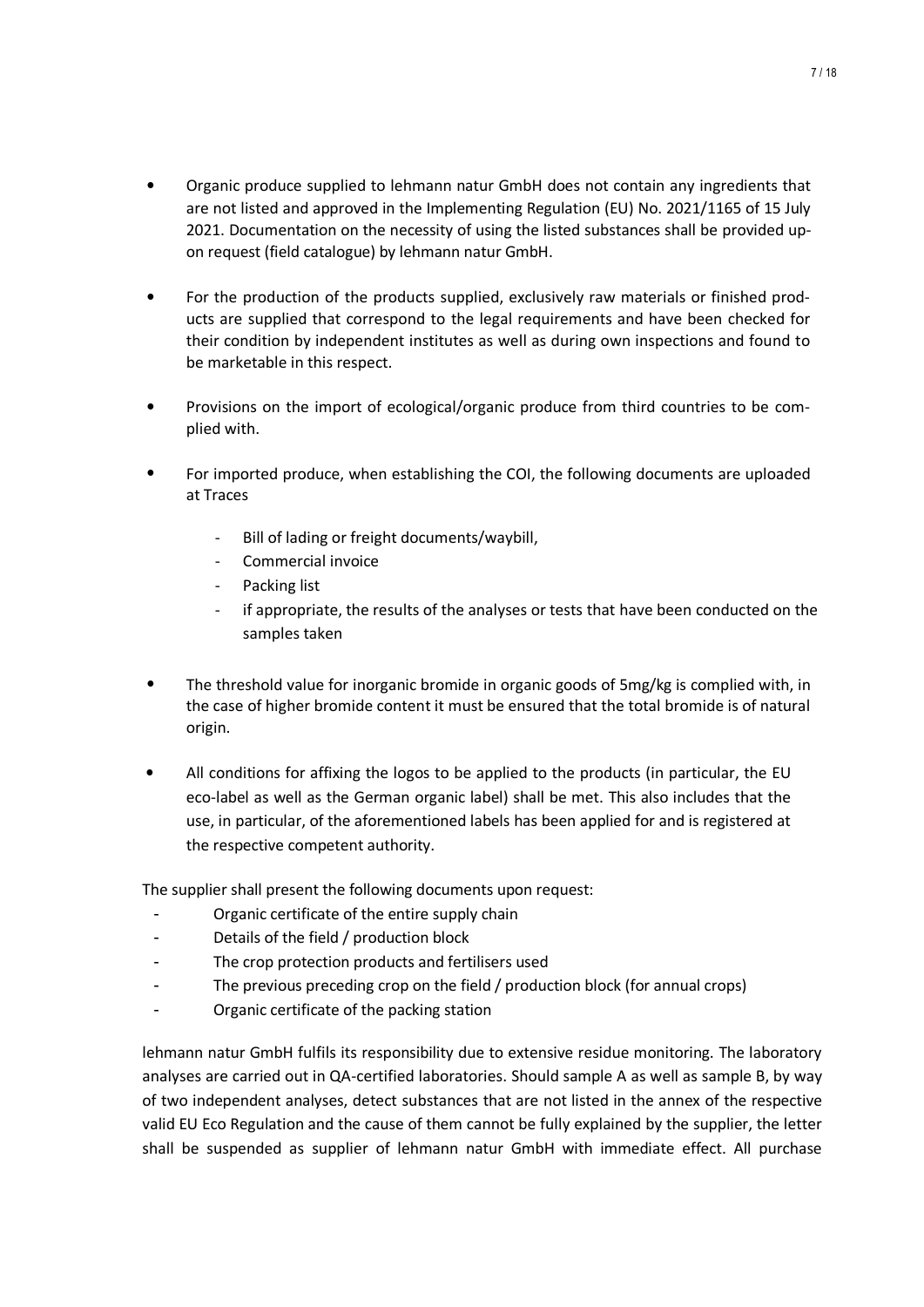agreements made are thereby void. In this case, lehmann natur GmbH reserves the right to charge all costs arising from this to the supplier, regardless of the right to assert claims for defects /compensation claims.

lehmann natur GmbH reserves the right to inspect the business premises and fields of the supplier as well as the field catalogue to be held, at any time with or without prior announcement. The supplier expressly declares that a representative, client, or representative of a client of lehmann natur GmbH is granted access to all business premises and fields at any time.

## **4. Processed foods**

The recommendations of the German Society for Hygiene and Microbiology (DGHM: www.dghm.org), regarding the microbiological threshold values shall be complied with up to the end of the expiration date of the product. To confirm this, tests on the expiration date shall be conducted by the supplier.

Product specifications, residue analyses, nutritional value provisions, and microbiological analyses in respect of each article shall be sent to lehmann natur GmbH prior to each delivery.

#### **5. Quaternary Ammonium Compounds**

For quaternary ammonium compounds (QACs), which may be contained in cleaning agents for surface cleaning, disinfectants/hand sanitisers, etc. or in plant fortifiers, zero tolerance applies, the use of these is prohibited. The supplier guarantees that there are no substances/products containing QACs used in the entire supply chain. The supplier has an obligation to check its produce for contaminants on a regular basis.

Further requirements in respect of residues can be found in the annex to this agreement.

#### **6. Packaging:**

The supplier guarantees that the packaging in which it delivers the produce is harmless for the use with foodstuff and that it has a corresponding clearance certificate as well as a specification of the packaging manufacturer, which can be inspected by lehmann natur GmbH at any time.

All products supplied by the supplier to lehmann natur GmbH must categorically be licensed with a dual system by the company/supplier. In addition, the supplier and the brand(s) supplied by the supplier must be properly registered at the Central Agency Packaging Register (ZSVR) in the Packaging Register LUCID.

The supplier is registered at the Central Agency with the brands suppling and has a corresponding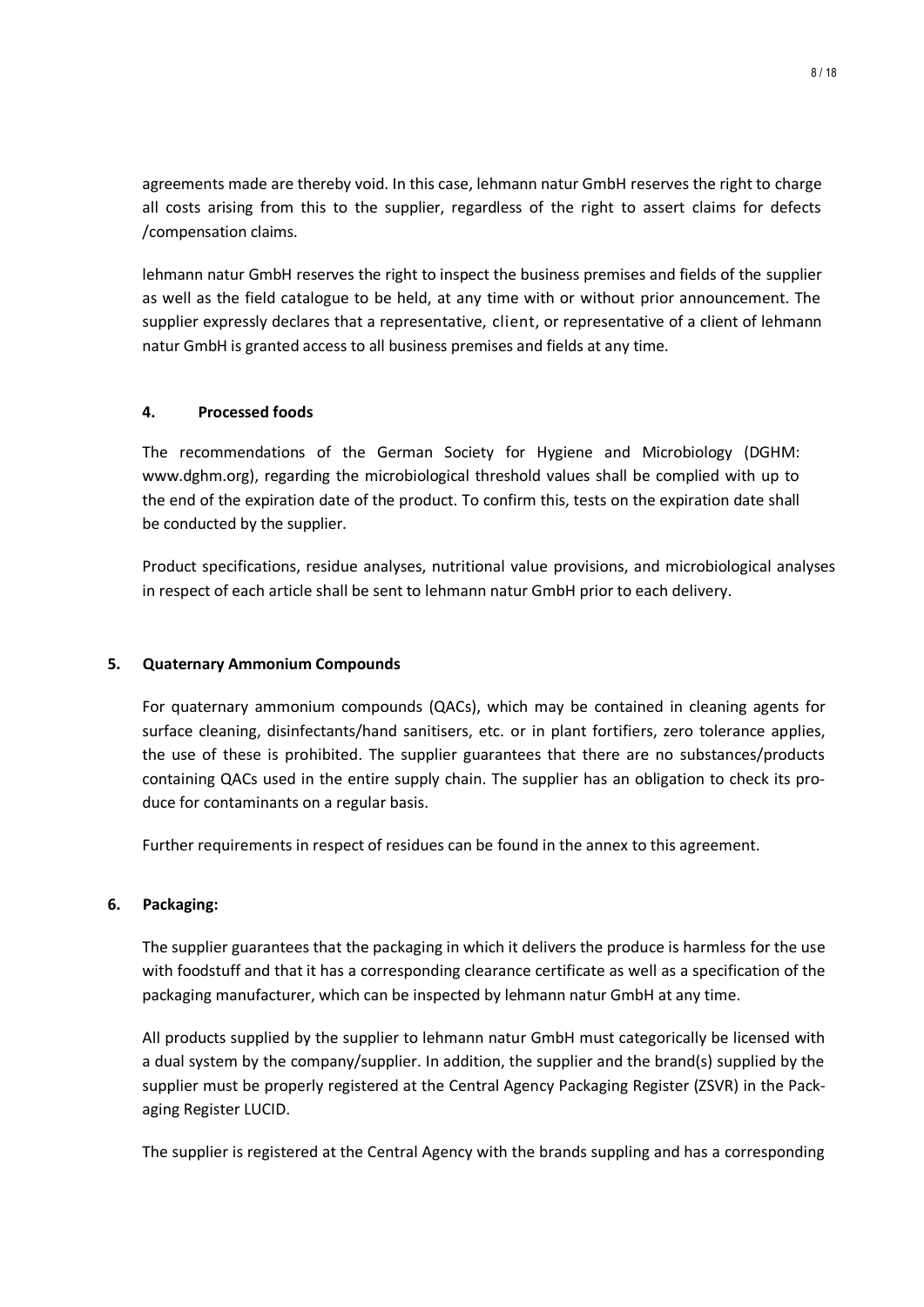register number that has been issued by the Central Agency.

Irrespective of the place of delivery, the supplier supplies Lehmann natur exclusively with packaging that is licensed with a dual system, registered at the Central Agency, and is subject to mandatory system participation. In assessing whether packaging is subject to mandatory system participation, the supplier has adhered to the catalogue of packaging that is subject to mandatory system participation, issued by the Central Agency Foundation, which can be inspected on the website of the Central Agency. The supplier indemnifies lehmann natur GmbH in respect of all damages resulting from the supplier´s breach of the obligation to deliver exclusively packaging that is subject to mandatory system participation, licensed with dual systems.

The supplier ensures that all applicable EU regulations on packaging and labelling are complied with (Lot Labelling Regulation (LKV), Food Information Regulation (LMIV), as well as the Food Information Implementation Regulation (LMIDV) and, if appropriate, the Pre-packaging Regulation, in particular also that each Package/Box/Packet bears a lot number. Furthermore, the supplier ensures that all packaging materials coming directly into contact with the foodstuff are suitable for direct contact with the packaged food. The following regulations apply in particular: (EC) No. 1935/2004, (EU) No. 10/2011, Consumer Goods Ordinance (BedGstV), DIRECTIVE 2002/72/EC in the respective consolidated version, current publications of the German Federal Institute for Risk Assessment (BfR). The supplier submits the verification for the compliance with the legal requirements as well as current migration tests upon request.

The supplier assures that a system for traceability of packaging materials is in place (VO 1935/2004) and that all products supplied and their packaging comply with European Directive 94/62 EC on packaging and packaging waste.

#### **Industrial Property Rights**

The supplier is permitted to use the packaging and labels exclusively for the contract duration and exclusively for the production of the volume ordered by lehmann natur GmbH. The supplier ensures that all third-party industrial property rights are observed and protected. This includes, in particular, trademark rights and plant variety rights.

# **Primary Packaging Made of Recycled Material**

The primary packaging does not consist of recycled material. Should recycled material be used, the product shall be separated from the cardboard packaging by means of a suitable inner bag or an appropriate inner coating of the carton.

# **For EDEKA and Netto MD + tegut own brands the following applies: Use of sustainable certified packaging material (FSC):**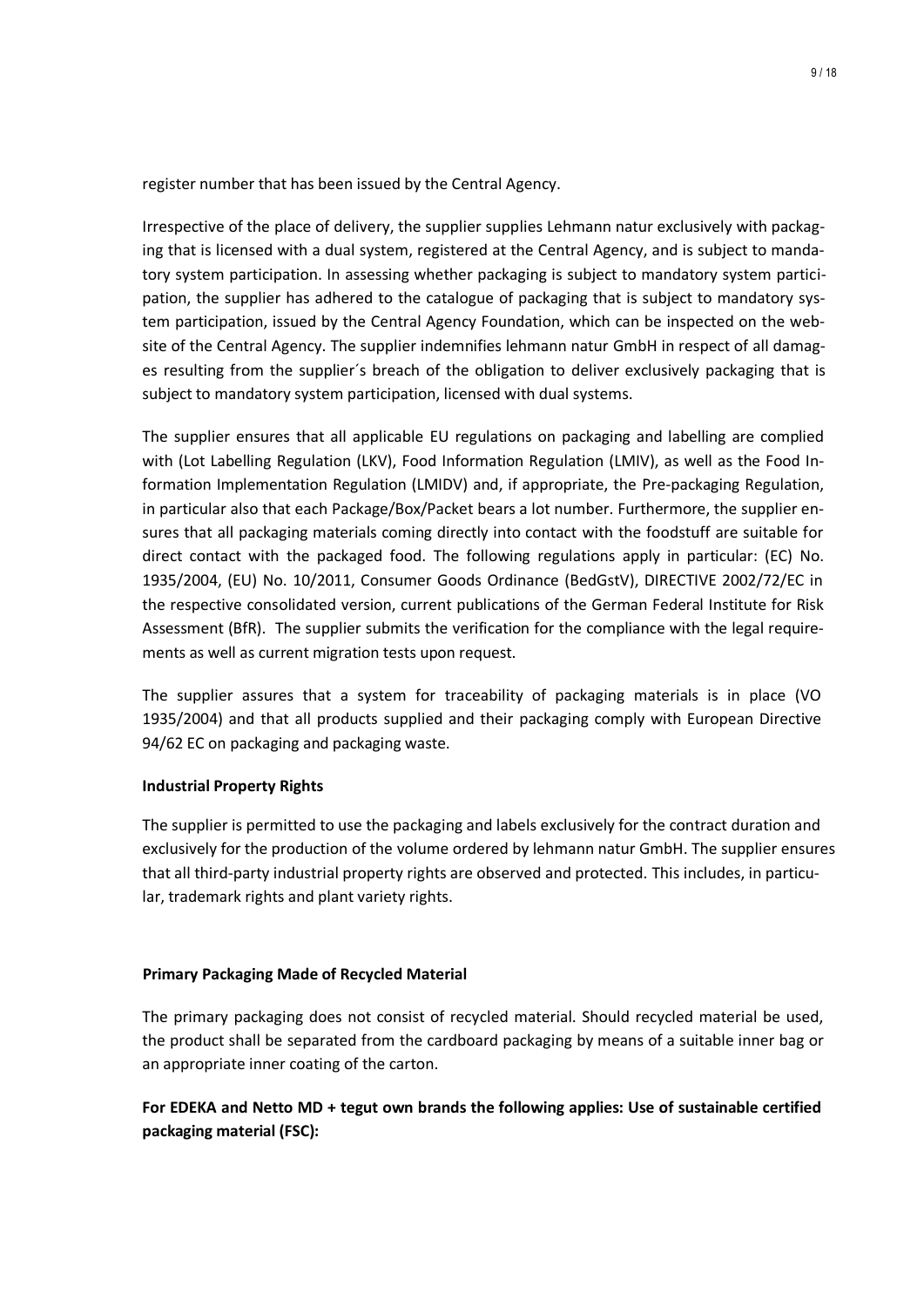- Primary end consumer packaging or all packaging components of primary end consumer packaging including labels, stickers, and similar made of wood, paper, cardboard, or cellulose (tissue) must preferably be made of certified recycled material (FSC Recycled, Blauer Engel, or similar). If the use of recycled material is not feasible for quality reasons, FSC-certified fresh fibre must be used. The packaging material used must be certified in accordance with the current guidelines of the FSC (FSC 100%, FSC Recycled, FSC Mix), "Blauer Engel" or equivalent standard.
- Secondary packaging (Transport/outer packaging) including labels, stickers, and similar, made of wood, paper, cardboard, or cellulose (tissue) must be made of recycled material and certified in accordance with the current FSC guidelines (FSC Recycled), "Blauer Engel" or equivalent standard. If the use of recycled material is not feasible for quality reasons, it is necessary to carry out caseby-case examinations.

• Where recycled material (also mixed materials) is used, neither mineral oil nor mineral oil components may come into contact with the foodstuff. For corresponding analytics, the most precise and sensitive measuring method must be used, respectively.

# **7. Mineral Oil Components (MOSH/MOAH) in Foodstuff:**

The supplier shall take appropriate measures to reduce mineral oil components (MOSH/MOAH) in foodstuffs. In doing so, an approach in accordance with the ALARA principle (as low as reasonably achievable) must be taken. In the course of this, the supplier shall pursue the objective that, in the long term, the contents of mineral oil components (MOSH / MOAH) in the food is below the detection level specific for the respective food. The measures taken contain the production processes of the supplier / producer and the load situation of the raw goods as well as the potential reduction by using appropriate packaging (if appropriate, with barrier function).

The following maximum values of mineral oil in food must be complied with:

- MOSH C20-C25 (C35) max. 2 mg/kg
- MOAH C16-C25 (C35) max. 0.5 mg/kg

#### **8. PVC/PVDC/Chlorinated Compounds, Softening Agents, and Nanomaterials**

The packaging, print colour, and ink shall be free of PVC/PVDC/chlorinated plastics as well as softening agents and nanomaterials. Excluded are technologically unavoidable traces.

#### **9. Genetically modified organisms (GMO):**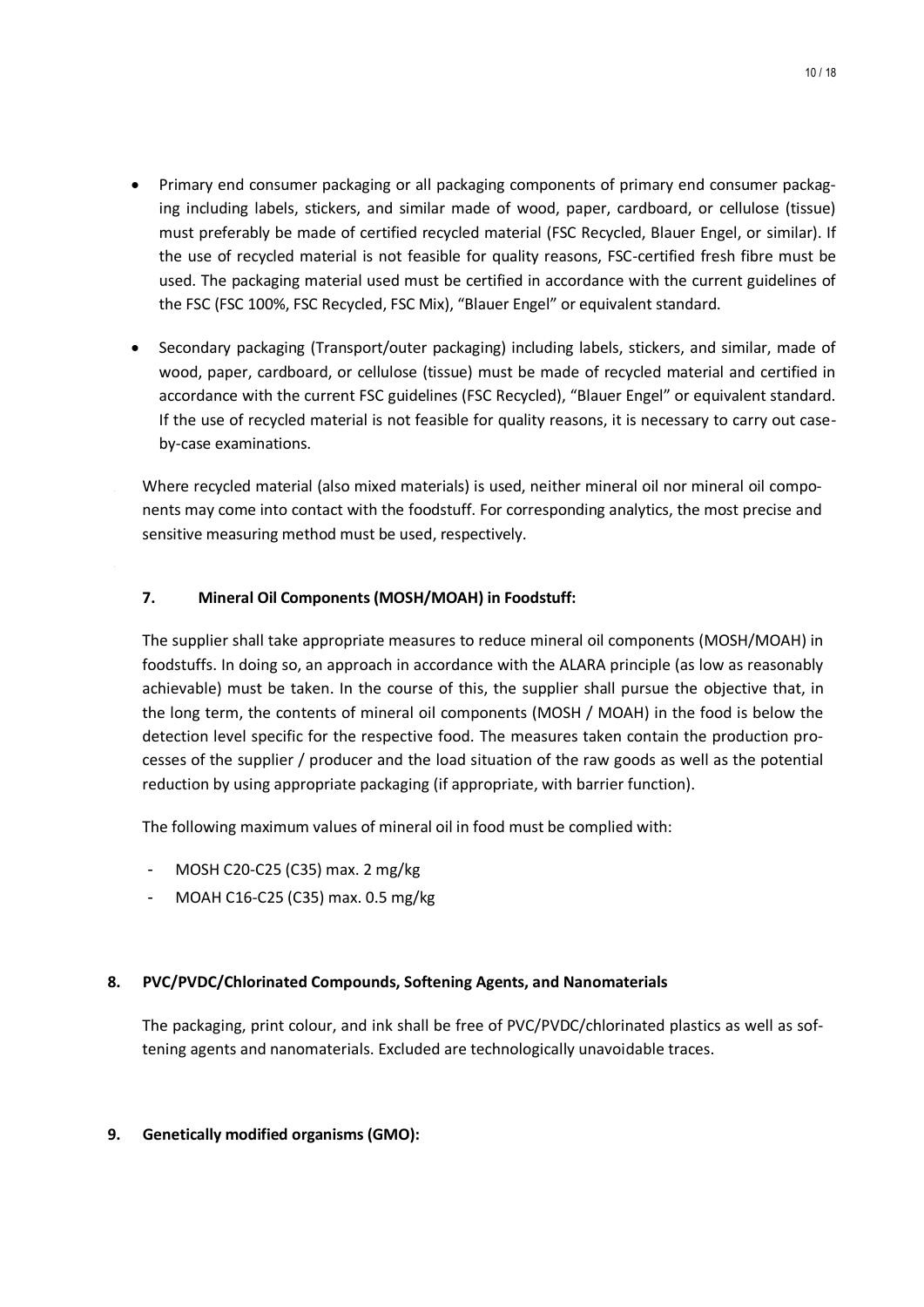The supplier shall guarantee, in accordance with Regulation (EC) No. 1829/2003 as well as Regulation (EC) No. 1830/2003, not to supply products that contain genetically modified organisms (GMO) or consist of the same. Excluded from this are incidental or technically unavoidable contaminations with genetically modified material up to a threshold value of 0.9 %.

#### **10. Breeding Method for Organic Products**

The supplier shall guarantee that the breeding method "cytoplasmic male sterility" (CMS) is not used for organic products.

The supplier shall guarantee that products from ecological cultivation are produced without the use of so-called "new breeding methods". New breeding methods shall, in particular, include socalled "genome editing process", such as, for instance,

- ODM (Oligonucleotide targeted mutagenesis)
- RTDS / rapid trait development system)
- CRISPR/Cas
- ZFN (Zinkfinger-Nuclease)
- TALEN ((Transcription activator-like effector nuclease)
- Graft (Combination of classic grafting with genetic engineering)
- Agro-infiltration

as well as other, comparable molecular-biological methods for the removal, insertion and/or modification of DNA.

#### **11. Traceability:**

The supplier shall ensure that by means of labelling at the crate or at the product packaging

- 1. the packing company and
- 2. the producing company

are traceable at all times. The supplier ensures that the produce supplied as well as the packaging are subject to a traceability system, which enables to clearly trace a batch back to the subsupplier/producer (EU Regulation 178/2002 and Regulation 1935/2004). This point also applies to goods that are not Global GAP certified. The supplier furthermore ensures to be able to provide all information on traceability, in particular, the producing company of the goods supplied and the corresponding Global GAP numbers upon the respective request within four hours after the receipt of the request.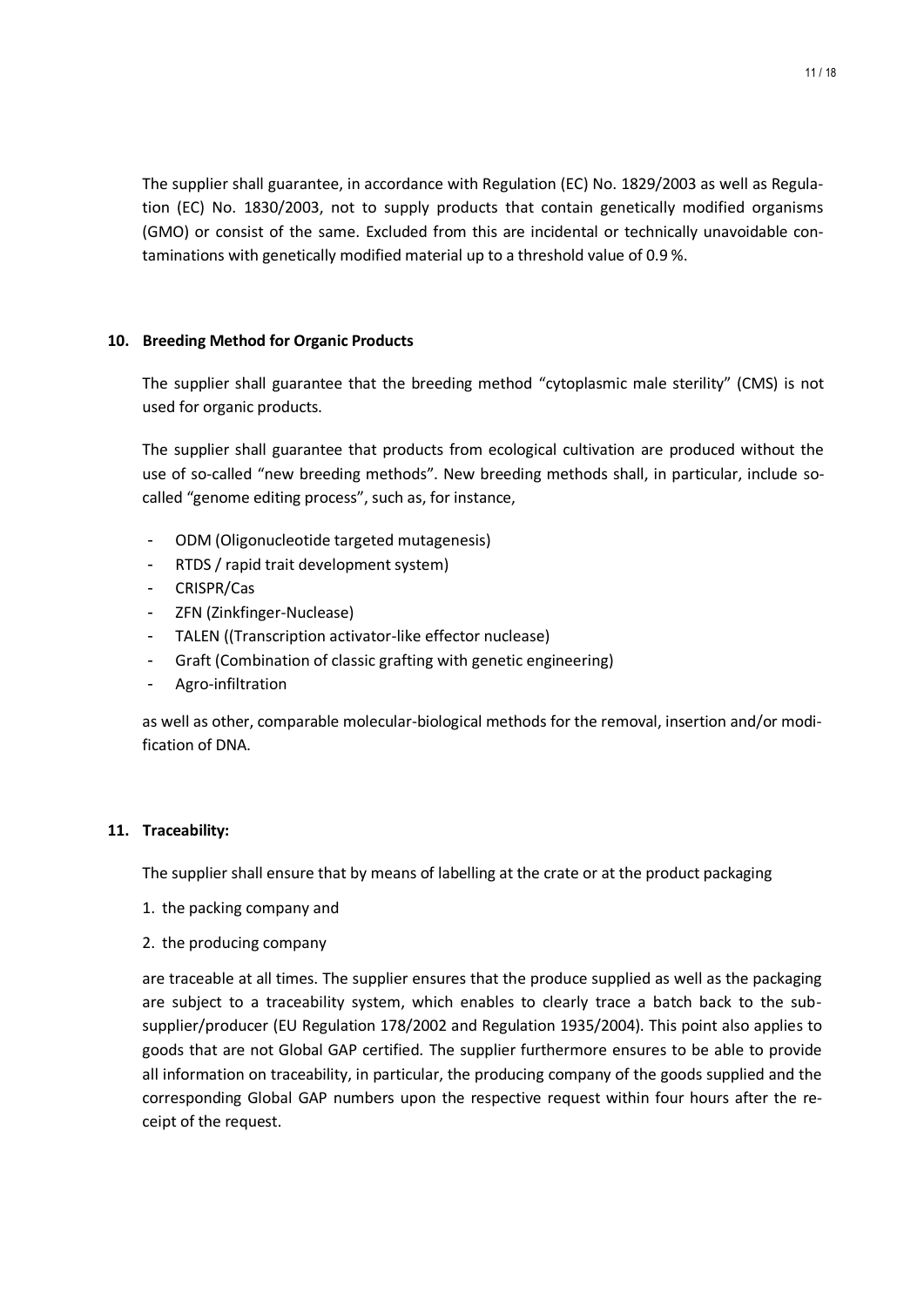Should it not be possible to make an allocation to the producing company, in the event of an exceedance of the threshold value regarding pesticides or an identified inadmissible, fertilization, the complete product of the supplier delivering to us shall be stopped.

# **12. Storage and Transport:**

The supplier shall ensure that all warehouses and packing stations are certified in accordance with the standards of an internationally recognised quality management system, e.g. IFS or BRC. The supplier shall provide the corresponding certificates upon request. Furthermore, the supplier guarantees that the requirements of Regulation (EC) No. 852/2004 are complied with.

The supplier commits to store and transport the produce in the temperature range optimal for the respective group of produce until delivery. The parties agree that quality defects (in particular, damage due to low temperatures) occurring after delivery can in part be identified later and therefore the complaint can also only be made with a time delay. Such delayed complaints shall not lead to a loss of the right of execution and/or warranty rights of lehmann natur GmbH. In particular cases and upon request by lehmann natur GmbH, all goods shall be subject to an appropriate output quality control which is documented in written form. The results shall be made available to lehmann natur GmbH upon request. The supplier shall ensure that vehicles transporting produce that are subject to temperature control are equipped with the necessary temperature recorder. The records of the temperature recorders shall be provided upon request.

If the transport is organised by the supplier, the following requirements must also be observed:

The driving personnel is responsible for the safety of all goods of lehmann natur in terms of transport as well as operationally. Delays that arise during the course of the loading or unloading process and have an effect on the specified delivery date must be reported immediately. In the event of discrepancies regarding transport volumes, temperature deviations, or other incidents, lehmann natur must be notified immediately.

Loading and unloading shall be carried out by the driving personnel without any additional costs. The driving personnel has an obligation to wear PPE (safety shoes), and shall be insured for this purpose via your company. Prior to loading, the condition of the transport vehicles is checked and, if necessary, measures shall be taken (e.g. foreign smells, dust formation, humidity, pests, mildew).

Measures shall be taken to exclude cross-contamination (food/non-food/different produce groups, with regard to allergens, GMO or non-compatible products, organically or conventionally produced goods).

A cleaning schedule for all transport vehicles is in place. The measures shall be documented. The proof of cleaning shall be provided to lehmann natur GmbH upon request.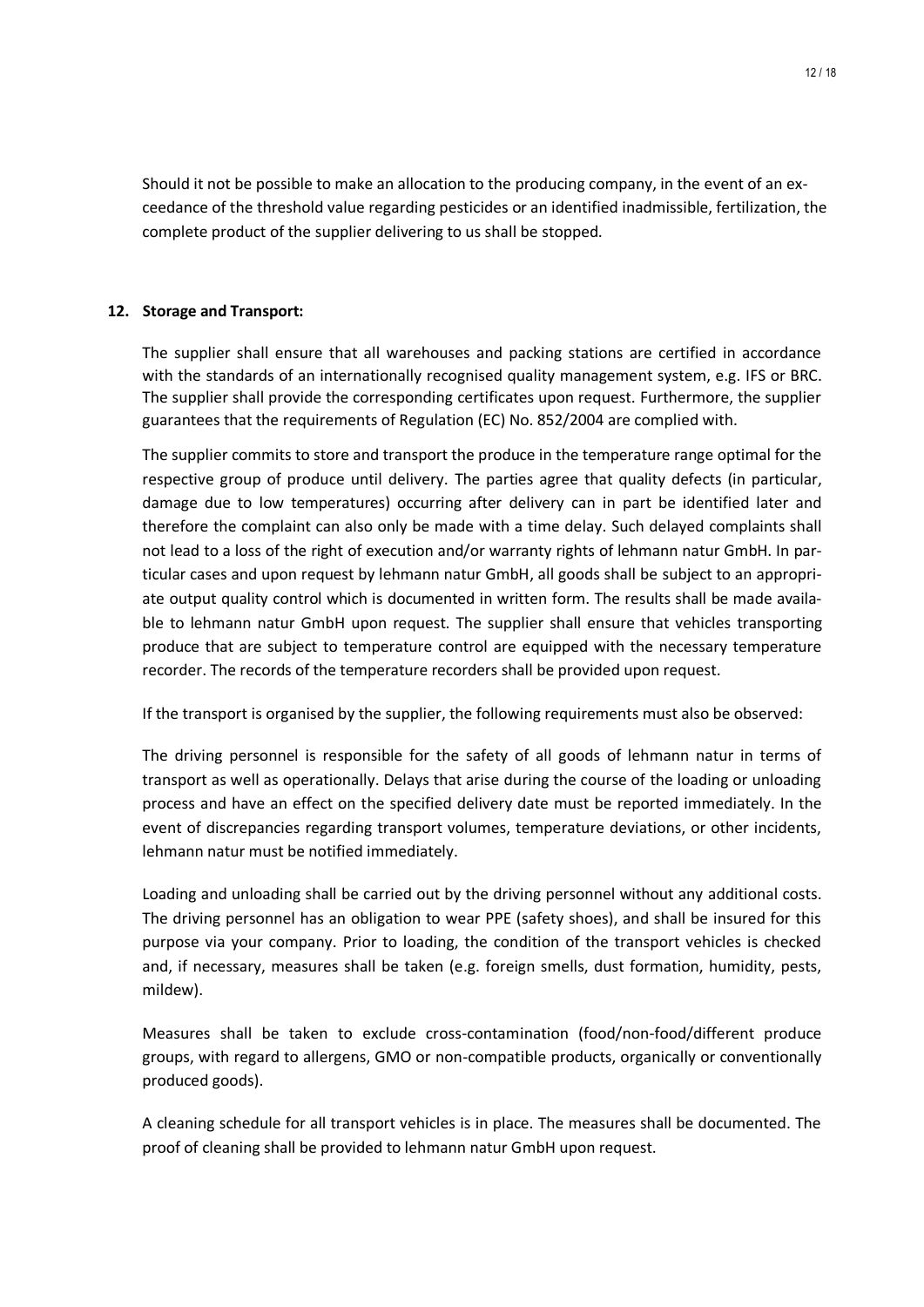The refrigerated vehicles must be equipped with a functional temperature recorder. Compliance with the specified temperature shall be ensured and documented prior to loading and during transport. These data shall be made available to lehmann natur upon request. The temperature of the refrigerated vehicles shall be set in accordance with the client's specifications in the freight order.

The loading units shall be provided hygienically impeccable as well as odourless for the transport of fresh fruit and vegetables. Compliance of the applicable food hygiene law, considering the HACCP requirements in accordance with the principles contained in the Codex Alimentarius is deemed to have been agreed. Lehmann natur expects a smart appearance from the vehicle and the driver. The safety of the transport vehicles shall be maintained accordingly and the load shall be secured.

## **13. Food defence (product protection):**

The supplier confirms that it has established a system with which "intentional manipulation" and "sabotage" of the products is prevented as far as possible. Part of this system are defined responsibilities in the company for product protection, company-related risk analysis, and staff training. Should the company use the services of others during the course of the supply (e.g. subcontractors for: transport, preparation, etc.), it has been ensured that these companies also have a process for product protection.

#### **14. Food Fraud (Authenticity of Food)**

The parties are promoting the "Code of Good Organic Practice" of the Anti-Fraud-Initiative with the following objectives:

- All players of the value chain producers, processors, and retail trade, are taking social responsibility for the area for which they are responsible, in order to maintain and protect the integrity in the entire sector.
- All players are active in their sector and contribute to the development of projects in organic farming.
- All players are working with sustainable relationships and fair pricing across the entire value chain.
- All players agree on complete transparency of the value chain and communicate the same in public.
- All players are striving for open communication among each other as well as with inspection bodies and authorities in all relevant matters.
- All players are supporting the harmonisation of the system for ecological foodstuffs and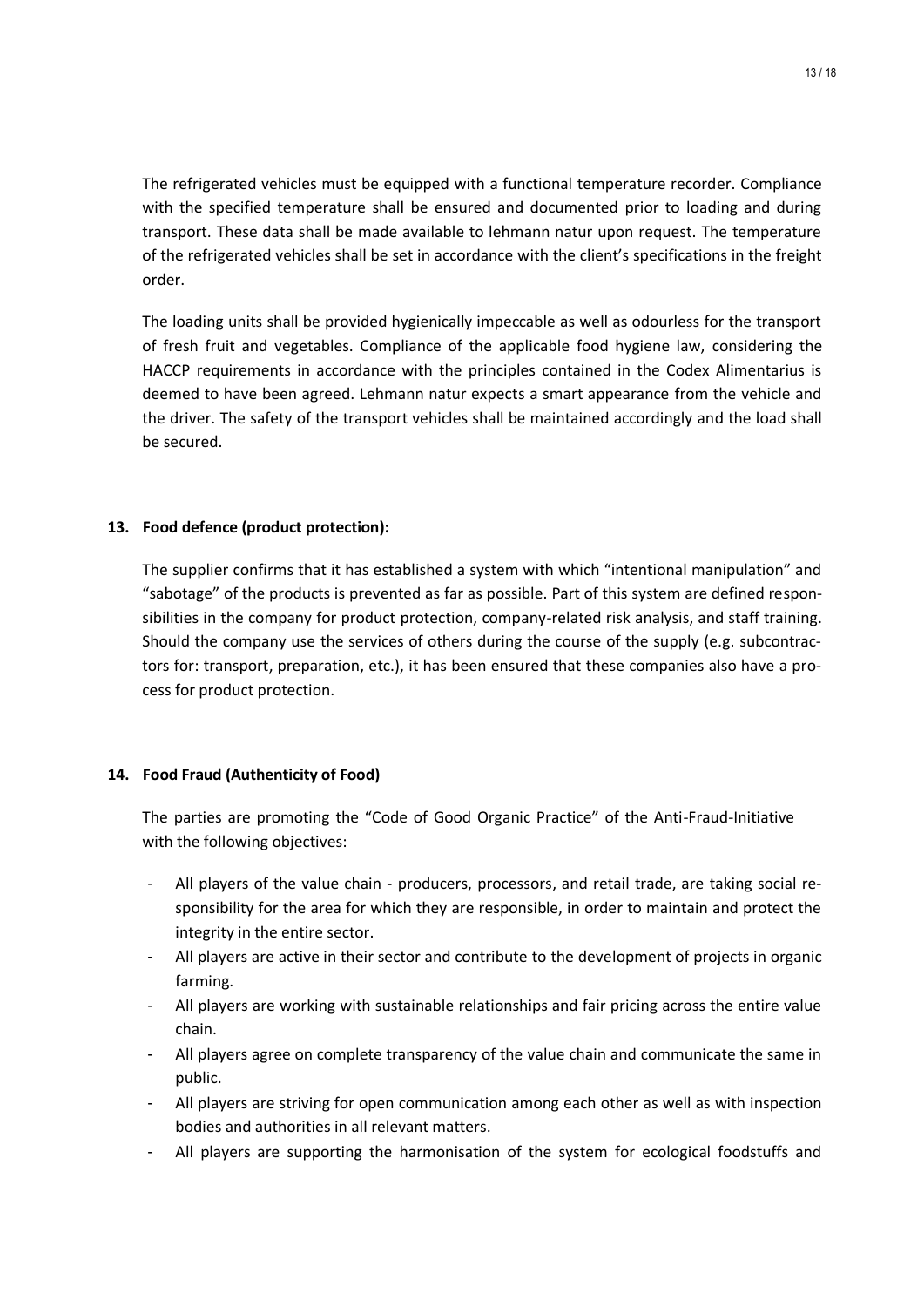farming as well as the management handling breaches.

All players must establish a quality management system which considers the specific requirements of the ecological production and ensures the authenticity of the organic products.

#### **VII. Deficient delivery**

For the rights of lehmann natur in case of defects of quality and title of the goods (including wrong and short delivery, improper assembly, and inadequate assembly or operating instructions) and other breaches of duty by the Supplier, the statutory provisions shall apply unless agreed otherwise in the following.

According to statutory provisions, the Supplier is liable, in particular to ensure that the goods, at the time of risk transfer to us, have the agreed quality i.e. at least the quality provided for in section VI of these Purchase Conditions. In any event, the product descriptions which – in particular by indication or reference in our order – are the subject of the respective contract or included in the contract in the same way as these GPC shall apply as agreements on the quality. It makes no difference, whether the product description derives from us, Supplier or pre-manufacturer.

Commercial duty to inspect and to give notice of defects shall be subject to the statutory provisions (§§ 377, 381 of the German Commercial Code (HGB)) with the following proviso: Our commercial duty to inspect is limited to the defects that often become evident in the course of the goods income control and can be visually identified including shipping documents, as well as in the course of the quality control in the sampling procedure (e.g. transport damage, wrong and short delivery). No duty to inspect exists insofar as, in case of processed goods, an acceptance is agreed upon. Beyond that, essential is the extent to which an inspection, considering the circumstances of an individual case, is feasible according to the proper course of business. Our duty to give notice of defects discovered later shall remain unaffected. Without prejudice to our duty to inspect, our objection (notice of defects) shall be deemed timely and immediate each time when delivered within 2 business days of the defect detection or, in case of apparent defects, of the delivery.

Without prejudice to our legal right the following applies: If the Supplier fails to comply with his obligation to render supplementary performance – by either rectifying the defect (rectification) or supplying a non-defective replacement (substitute delivery) as we see fit – within a reasonable period set by us, we shall be able to rectify the defect ourselves (e.g. by a covering purchase) and demand that the Supplier reimburse the necessary expenses or commensurate down payment. If supplementary performance by the Supplier has failed or is unreasonable for us (e.g. because of particular urgency or imminent occurrence of disproportionate damages), no time limit need be set; as far as possible, we shall immediately notify the Supplier of such circumstances.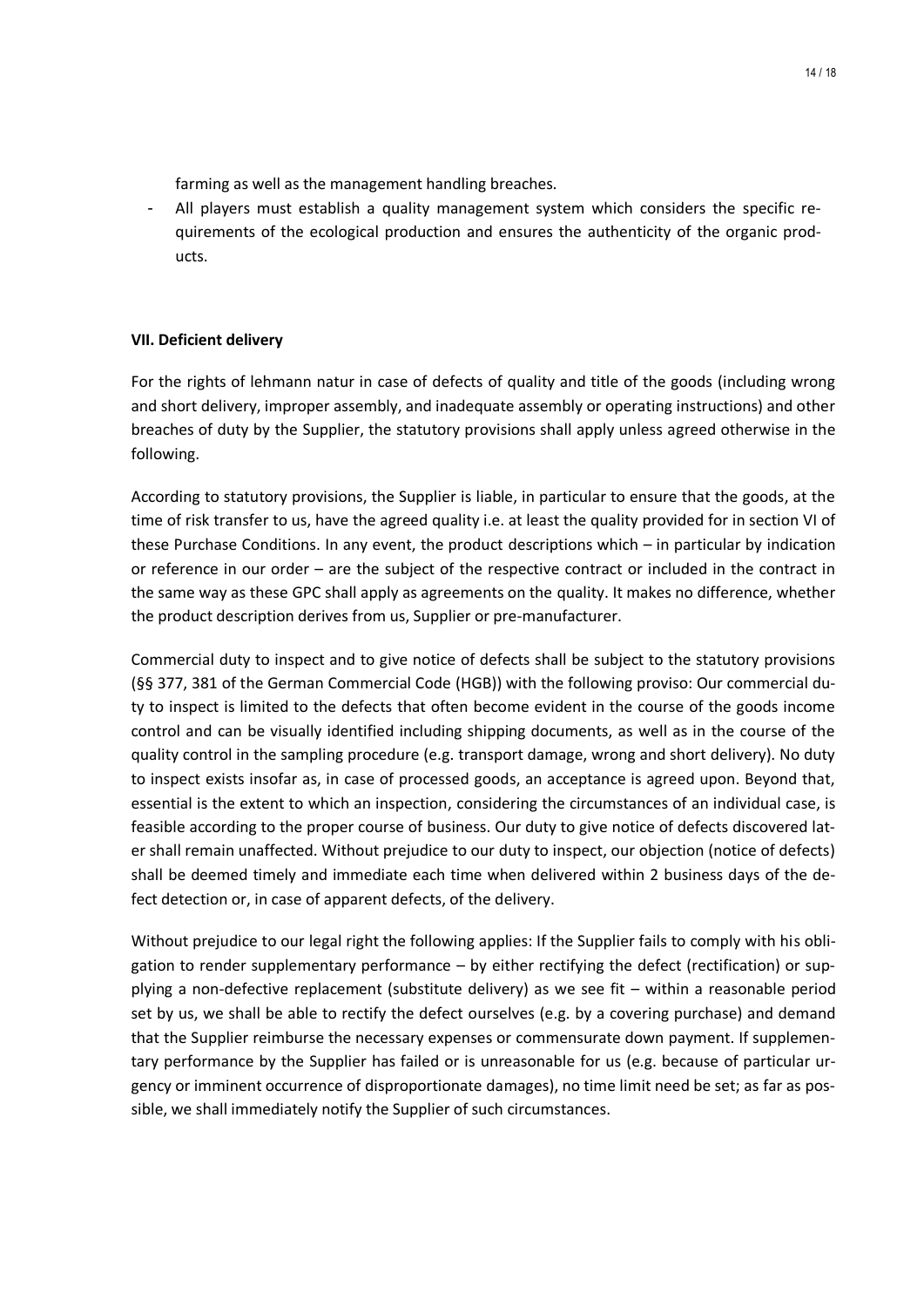Beyond that, in case of defects of quality and title of the goods, according to statutory provisions, we are entitled to reduce the purchase price or withdraw from the contract. Moreover, according to statutory provisions, we are entitled to claims for damages and reimbursement of expenses.

Beyond that, the Supplier is obliged to pay to lehmann natur for each case of delivery of defective goods a flat-rate compensation amounting to EUR 1,000.00 per individual case. Each complaint documented by lehmann natur shall be considered an individual case. The Supplier shall retain the right to prove that lehmann natur suffered no damage at all or that the damage has been significantly lower than the above flat-rate amount. The flat-rate compensation for damages shall be credited against any further damage asserted by lehmann natur.

#### **VIII. Regress against suppliers**

In addition to the defect claims, we shall have unrestricted entitlement to our legally determined rights of recourse within a supply chain (regress against suppliers according to §§ 445a, 445b, 478 BGB). We shall be entitled, in particular to demand exactly the type of supplementary performance from the Supplier (rectification or substitute delivery) that we owe to our buyer in an individual case. Our statutory right to choose (§ 439 clause 1 BGB) shall not be restricted hereby.

Before we recognize or fulfill a claim for defects asserted by our buyer (including reimbursement of expenses according to §§ 445a clause 1, 439 clauses 2 and 3 BGB), we will inform the Supplier and request a written statement after a brief description of the facts of the case. If no substantiated statement is provided within a reasonable period, while the parties have failed to reach a mutually acceptable solution, the claim for defects effectively allowed by us shall be regarded as owed to our buyer. In this case, the Supplier is responsible for providing counter evidence.

Our claims for Supplier recourse shall also apply in case when the defective goods have undergone further processing by us or another entrepreneur.

#### **IX. Producer's liability**

Where the Supplier is liable for product damage, he shall hold us harmless in respect of third-party claims insofar as the cause lies within his domain and organization area and the Supplier is liable in relation to third parties.

Under his obligation to indemnify, the Supplier must reimburse any expenses that arise from or in connection with any recourse taken by third parties including for recall campaigns carried out by us. We will inform the Supplier of the content and scope of the recall measures – to the extent possible and reasonable – and give an opportunity to make a statement on the case. Further legal claims shall remain unaffected.

The Supplier shall take out and maintain a product liability insurance for a flat-rate cover sum of at least EUR 2 million pro personal injury/material damage.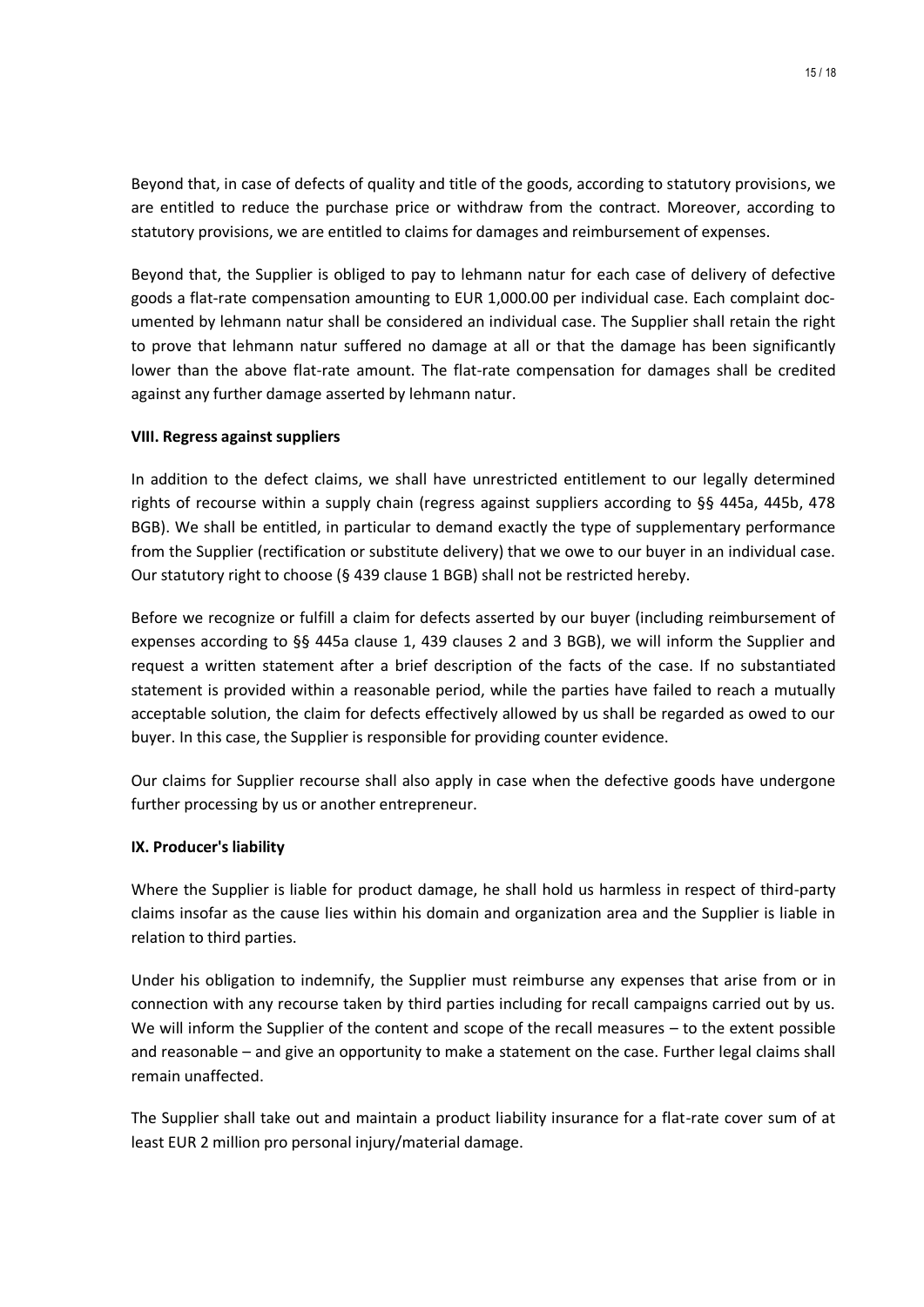### **X. Due diligence obligations and quality assurance:**

If the Supplier has clear evidences of the product-related or other defects and/or that the marketability of the goods is not guaranteed, this shall be immediately communicated to lehmann natur. The Supplier may not ship contractual goods in this case. Release of the products is only possible subject to written authorization of lehmann natur. The Supplier also undertakes to immediately inform of all authority complaints related to the products for lehmann natur.

## **XI. Retention of title**

We reserve property rights and copyrights in respect of illustrations, drawings, calculations, execution instructions, product descriptions and other documents. Such documents shall only be used for execution of the contract and returned to us after completion thereof. The documents must not be disclosed to third parties during the contract or after termination thereof. The obligation to maintain secrecy shall only expire if and insofar as the knowledge contained in the provided documents has become generally known.

The transfer of ownership of the goods to lehmann natur shall take place unconditionally and regardless of the payment of the price. However, if we accept, in an individual case, the Supplier's offer of ownership transfer conditional upon purchase price payment, the reservation of the Supplier's ownership rights shall expire at the latest with the purchase price payment for the goods delivered. We shall also be authorized to resale the goods in the normal course of business before the purchase price payment subject to advance assignment of the resulting claims (alternatively, validity of the simple reservation of title to ownership extended to resale). At any rate, all other forms of the reservation of title, in particular, extended and prolonged forms and the reservation extended to further processing shall be thus excluded.

#### **XII. Confidentiality**

The parties agree to maintain the strictest confidentiality as regards the content of the business relations between the Supplier and lehmann natur.

The Supplier undertakes, in particular to make confidential information unavailable to any third parties, in particular to press and/or other media. The Supplier shall only make confidential information available to the persons, who are involved in support and development of the contractual relationship between the Supplier and lehmann natur and had been expressly obligated to maintain secrecy towards third parties for an unlimited period before they received access to the information. This should be documented.

The Supplier further undertakes to use the content and confidential information exclusively for exercising the contractual relationship with lehmann natur and refrain from use thereof otherwise, either directly or indirectly without prior written consent of lehmann natur.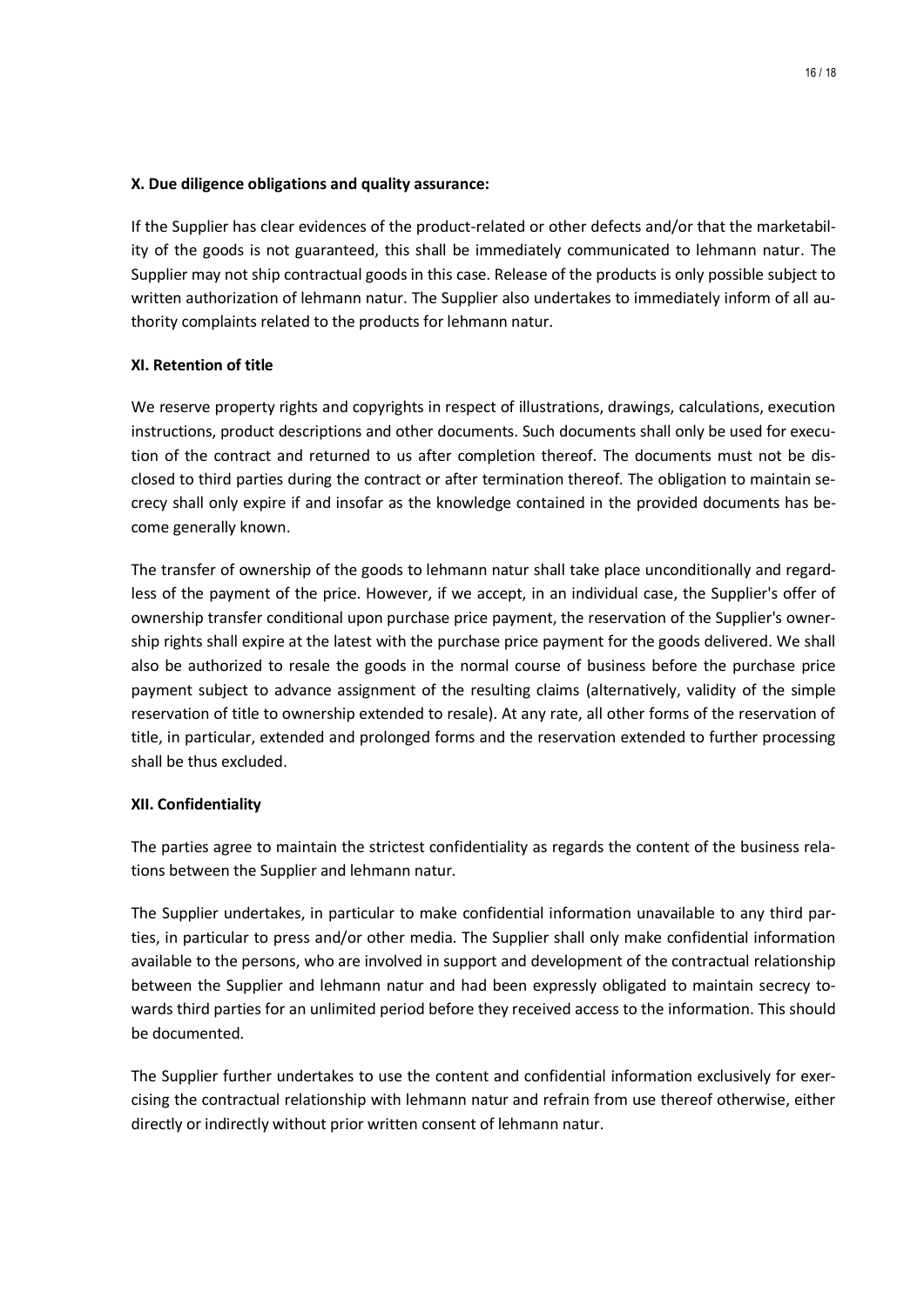For the purpose of this agreement, the "Confidential information" shall include: any information, in particular also price and competitive information, data and documents by or about lehmann natur and/or delivery conditions, irrespective of whether these are written or oral information or data on data carriers or other corporeal and/or incorporeal information and whether this information is labeled as "confidential".

Information is considered non-confidential if demonstrably

- has been already publicly known at the time of disclosure or became publicly known after disclosure through no fault of the Supplier;
- has already been known to the Supplier at the time of disclosure or was brought to the knowledge of the same after disclosure while being legally at the disposal of a third party, who is not bound to confidentiality towards lehmann natur;
- shall mandatorily be disclosed based on legal or administrative provisions. In such a case, the Supplier shall notify lehmann natur of the disclosure immediately, if permissible, before the disclosure.

lehmann natur shall be entitled to charge the Supplier with the contractual penalty of up to EUR 5,000.00 for each violation of the Supplier or one of his representatives of the non-disclosure obligation according to section XII of these GPC. The principles of continued offense are excluded. Payment of the contractual penalty shall not exclude assertion of the claim on the basis of omission or claims for additional damages, where adequate evidence is available. The contractual penalty will be set against claim for damages that may be asserted. The Supplier shall retain the right to prove that effectively no damage occurred or it was significantly lower than the contractual penalty.

# **XIII. Data protection**

lehmann natur may be processing personal data within the framework of business relations with the Supplier. Protection of this data is essential for lehmann natur. The Supplier can find out about personal data processing in the data protection declaration for business partners of lehmann natur downloadable at [https://www.lehmann-natur.com/kontakt/datenschutzerklaerung/.](https://www.lehmann-natur.com/kontakt/datenschutzerklaerung/)

# **XIV. Statutory limitation**

The reciprocal claims of the parties to the contract shall become statute-barred according to the legal regulations, unless agreed otherwise in the following.

Notwithstanding §438 clause 1(3) BGB, the general limitation period for claims for defects shall be 3 years of the transfer of risk. If acceptance has been agreed, the limitation period begins with the acceptance. The 3-year limitation period shall also apply accordingly to claims resulting from defects in